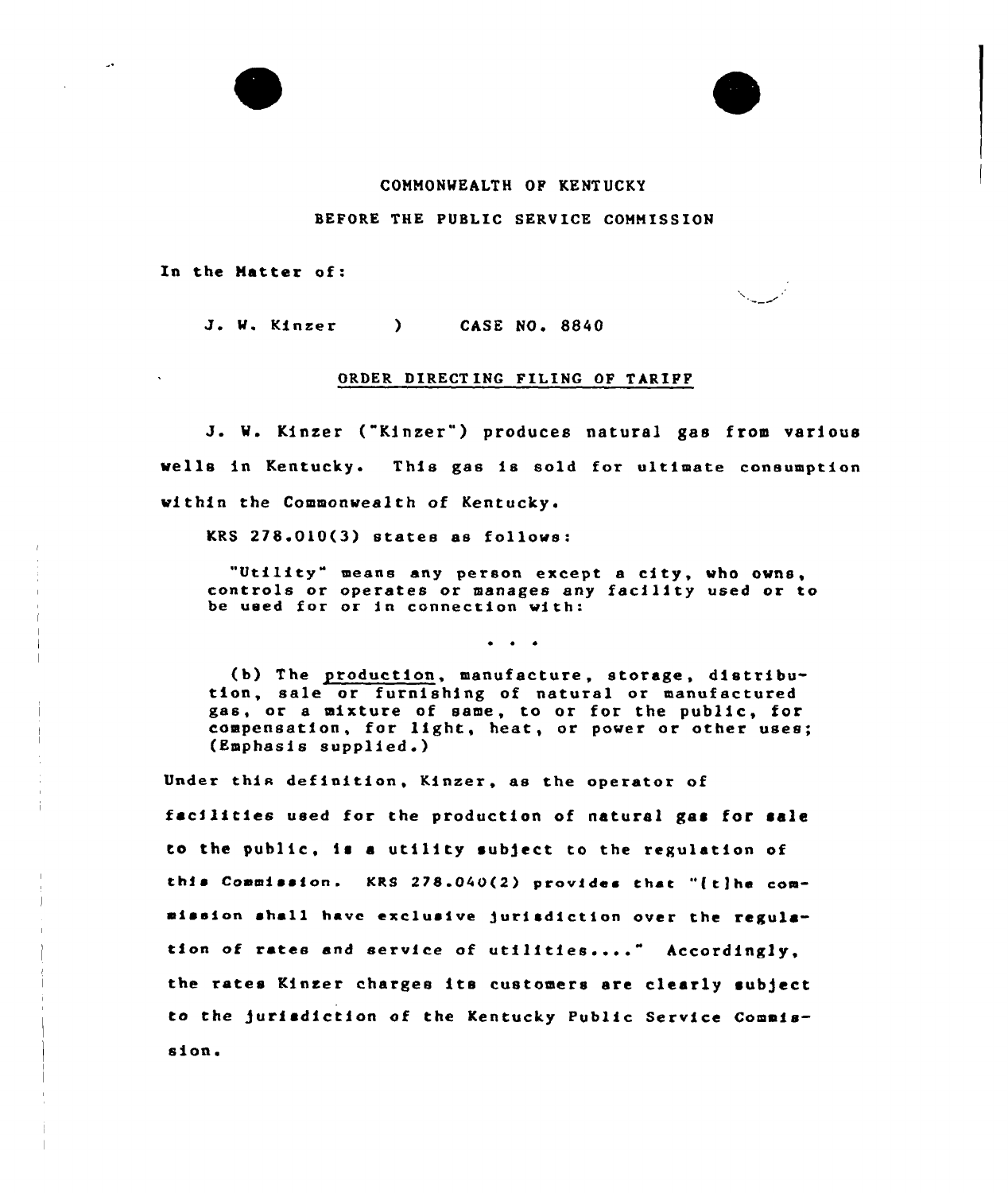The rates Kinzer is currently charging for the gas it produces are those set forth in the Natural Gas Policy Act of 1978 ("NGPA"). 1/ The NGPA prescribes maximum prices that producers may charge for gas that falls within certain specifically defined categories. However, the NGPA did not take away the authority of individual states to set producer prices that are lower than the maximum NGPA-established prices. This is clear from Section 602 of the NGPA which states as follows:

SEC. 602. EFFECT ON STATE LAWS. (a) AUTHORITY TO PRESCRIBE LOWER MAXIMUM LAWFVL PRICES.-- Nothing in this Act shall affect the authority of any State to establish or enforce any maximum lawful price for the first sale of natural gas produced in such State which does not exceed the applicable maximum lawful price, if any, under title I of this Act.

Based upon the above considerations and being advised, the Commission HEREBY ORDERS that J. W. Kinzer shall, within 30 days from the date of this Order, file a tariff with this Commission setting forth the rates it now charges for natural gas produced from its wells. The Commission will review the rates contained therein to determine if said rates are fair, just and reasonable as required by KRS 278.030(1).

l/ Public Law 95-621, November 9, 1978.

 $\frac{1}{2\pi}\left[\frac{1}{2(1-\alpha)}\right]_{\alpha=0}=\frac{1}{2\alpha}\left[\frac{1}{2\alpha}\right]_{\alpha=0}=\frac{1}{2\alpha}\left[\frac{1}{2\alpha}\right]_{\alpha=0}=\frac{1}{2\alpha}\left[\frac{1}{2\alpha}\right]_{\alpha=0}=\frac{1}{2\alpha}\left[\frac{1}{2\alpha}\right]_{\alpha=0}=\frac{1}{2\alpha}\left[\frac{1}{2\alpha}\right]_{\alpha=0}=\frac{1}{2\alpha}\left[\frac{1}{2\alpha}\right]_{\alpha=0}=\frac{1}{2\alpha}\left[\frac{1}{2\alpha}\right]_{\alpha=0}=\$